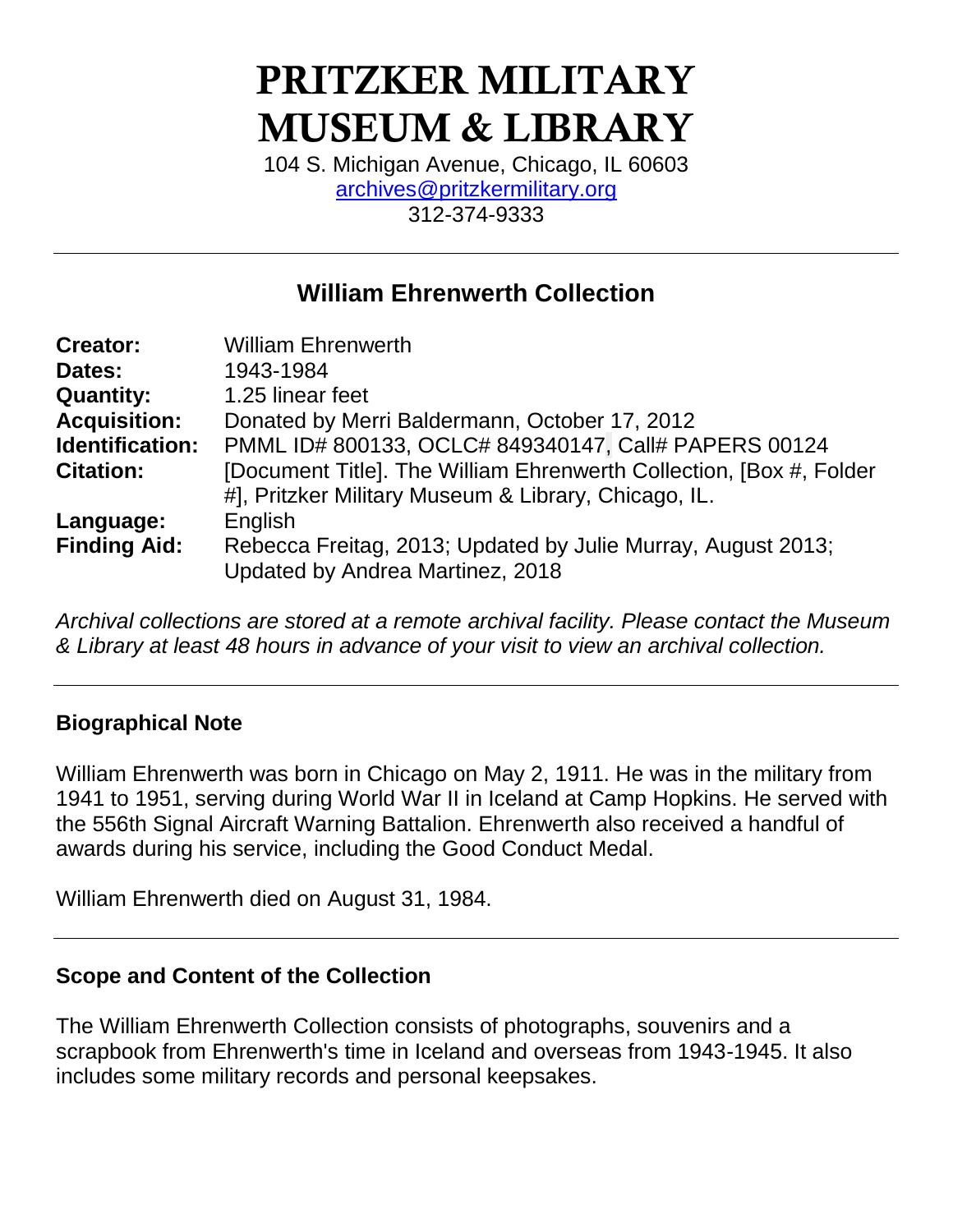#### **Arrangement**

The collection arrived with no discernible arrangement and was rearranged chronologically into series by PMML staff. The collection is contained within 1 oversize box and 1 rectangular box.

#### **Rights**

Copyrights held by Merri Baldermann were transferred to the Pritzker Military Museum & Library. All other rights are held by the author or publisher. Users assume responsibility for following copyright laws as established by US Code Title 17.

#### **Separations**

| Item ID   | <b>Description</b>                                                               |
|-----------|----------------------------------------------------------------------------------|
| 800133001 | <b>Garrison Cap</b>                                                              |
| 800133002 | <b>Sewing Kit</b>                                                                |
| 800133003 | <b>Canvas Box</b>                                                                |
| 800133004 | <b>Belt</b>                                                                      |
| 800133005 | Army Air Corps Wing and Propeller Lapel Pin                                      |
| 800133006 | WWII Honorable Discharge "Ruptured Duck" Light Green<br>Shoulder Sleeve Insignia |
| 800133007 | WWII Honorable Discharge "Ruptured Duck" Dark Green<br>Shoulder Sleeve Insignia  |
| 800133008 | Overseas Service Bars (4)                                                        |
| 800133009 | Necklace With 2 sets of Dog Tags                                                 |
| 800133010 | <b>Unknown Object</b>                                                            |
| 800133011 | Konungur Islands, Iceland 5 Aurar                                                |
| 800133012 | Konungur Islands, Iceland 2 Aurar                                                |
| 800133013 | Konungur Islands, Iceland 10 Aurar                                               |
| 800133014 | Konungur Islands, Iceland 25 Aurar                                               |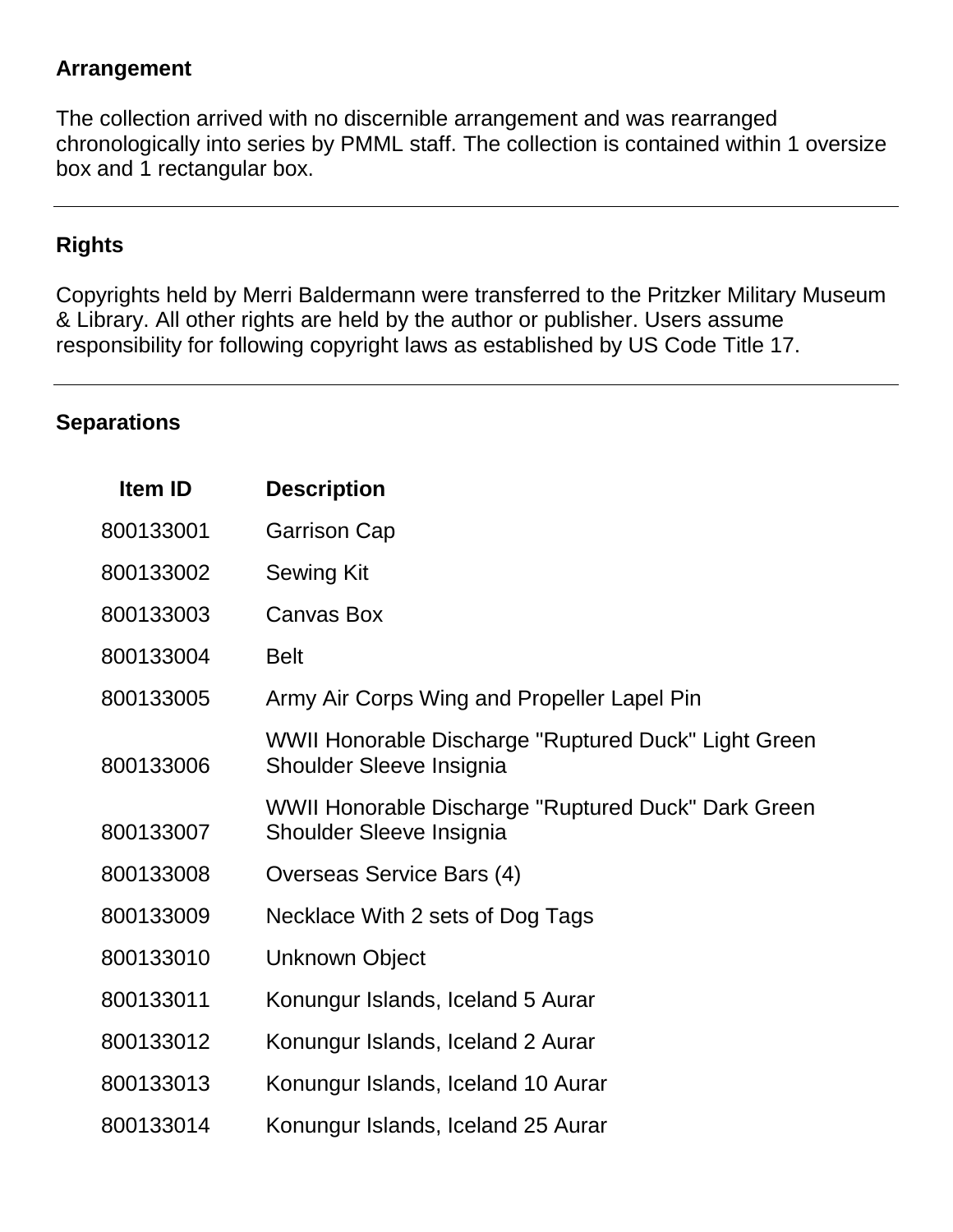| 800133015 | Konungur Islands, Iceland 2 Kronur                                      |
|-----------|-------------------------------------------------------------------------|
| 800133016 | Konungur Islands, Iceland 1 Kronur                                      |
| 800133017 | <b>Britain Three Pence</b>                                              |
| 800133018 | <b>Britain Six Pence</b>                                                |
| 800133019 | <b>Britain Six Pence</b>                                                |
| 800133020 | <b>Britain Two Shillings</b>                                            |
| 800133021 | <b>Britain One Shilling</b>                                             |
| 800133077 | Konungar Islands, Iceland 1 Eyrir                                       |
|           |                                                                         |
|           | <b>Miscellaneous Photographs - Located in "Photograph</b><br>Collection |
| 800133072 | Photograph of a man in a doorway                                        |
| 800133073 | Landscape Photograph                                                    |
| 800133074 | Landscape Photograph                                                    |
| 800133075 | Landscape Photograph                                                    |
| 800133076 | Photograph of boats                                                     |

## **Key Subjects**

### **Names**

Ehrenwerth, William A. (1911-1984)

## **Subjects**

Queen Elizabeth (Ship) United States--Army Air Forces United States—Army—Signal Corps—Signal Aircraft Warning Battalion—556th World War, 1939-1945--Iceland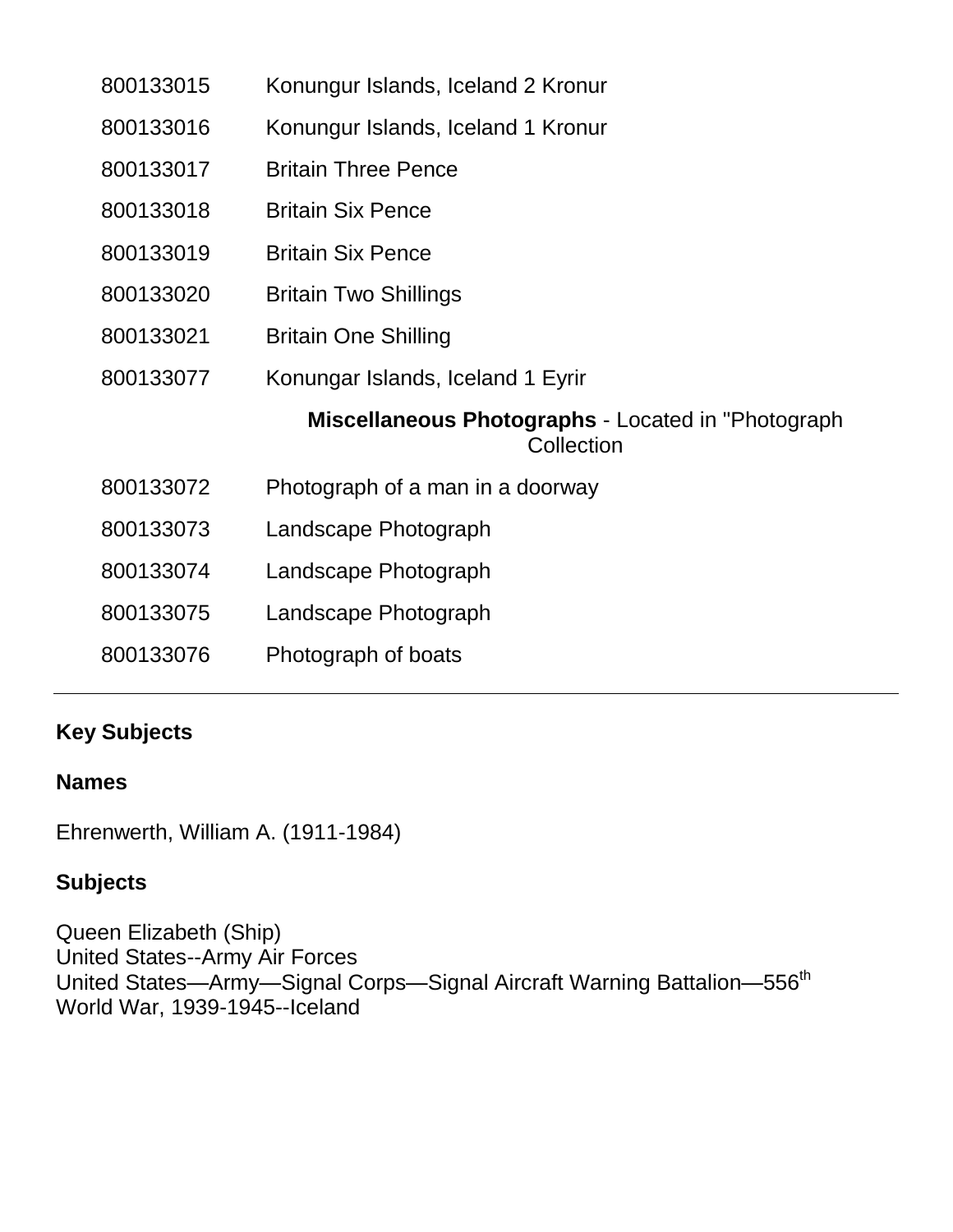# **Container List**

| <b>Box</b> | <b>Folder</b> | Item ID#  | <b>Title</b>                                                       | <b>Dates</b> |
|------------|---------------|-----------|--------------------------------------------------------------------|--------------|
| 1          | 1             |           | <b>Scrapbook Covers</b>                                            | n.d.         |
|            |               | 800133021 | "Photographs" Front Cover                                          | n.d.         |
|            |               |           | 800133022 Back Cover                                               | n.d.         |
|            | $\mathbf{2}$  |           | <b>Scrapbook</b>                                                   | 1943-1945    |
|            |               | 800133023 | Page 1: Blank                                                      | n.d.         |
|            |               | 800133024 | Page 2: Map of Iceland from the War and<br><b>Navy Department</b>  | 1941         |
|            |               | 800133025 | Pages 3-16: Photos of Reykjavik, Iceland                           | n.d.         |
|            |               | 800133026 | Page 17: Camp Hopkins, Kevlavik, Iceland                           | n.d.         |
|            |               | 800133027 | Pages 18-22: Greeting Cards                                        | 1943-1944    |
|            |               | 800133028 | Page 23: Keflavik, Iceland                                         | n.d.         |
|            |               | 800133029 | Page 24: Photos of Reykjavik, Iceland                              | n.d.         |
|            |               | 800133030 | Page 25: Blank                                                     | n.d.         |
|            |               | 800133031 | Page 26: Our Baseball Field, Camp<br>Hopkins photos                | n.d.         |
|            |               | 800133032 | Page 27: Iceland Souvenirs and photos                              | n.d.         |
|            | 3             |           | Scrapbook Pt. 2                                                    | 1944-1945    |
|            |               | 800133033 | Pages 28-38: Military Papers and<br><b>Souvenirs</b>               | 1944-1945    |
|            |               | 800133034 | Page 39: Blank                                                     | n.d.         |
|            |               | 800133035 | Pages 40-42: Camp Hopkins, Kevlavik,<br>Iceland photos             | n.d.         |
|            |               | 800133036 | Pages 43-44: Blizzard at Camp Hopkins,<br>Kevlavik, Iceland photos | 1/1945       |
|            |               |           |                                                                    |              |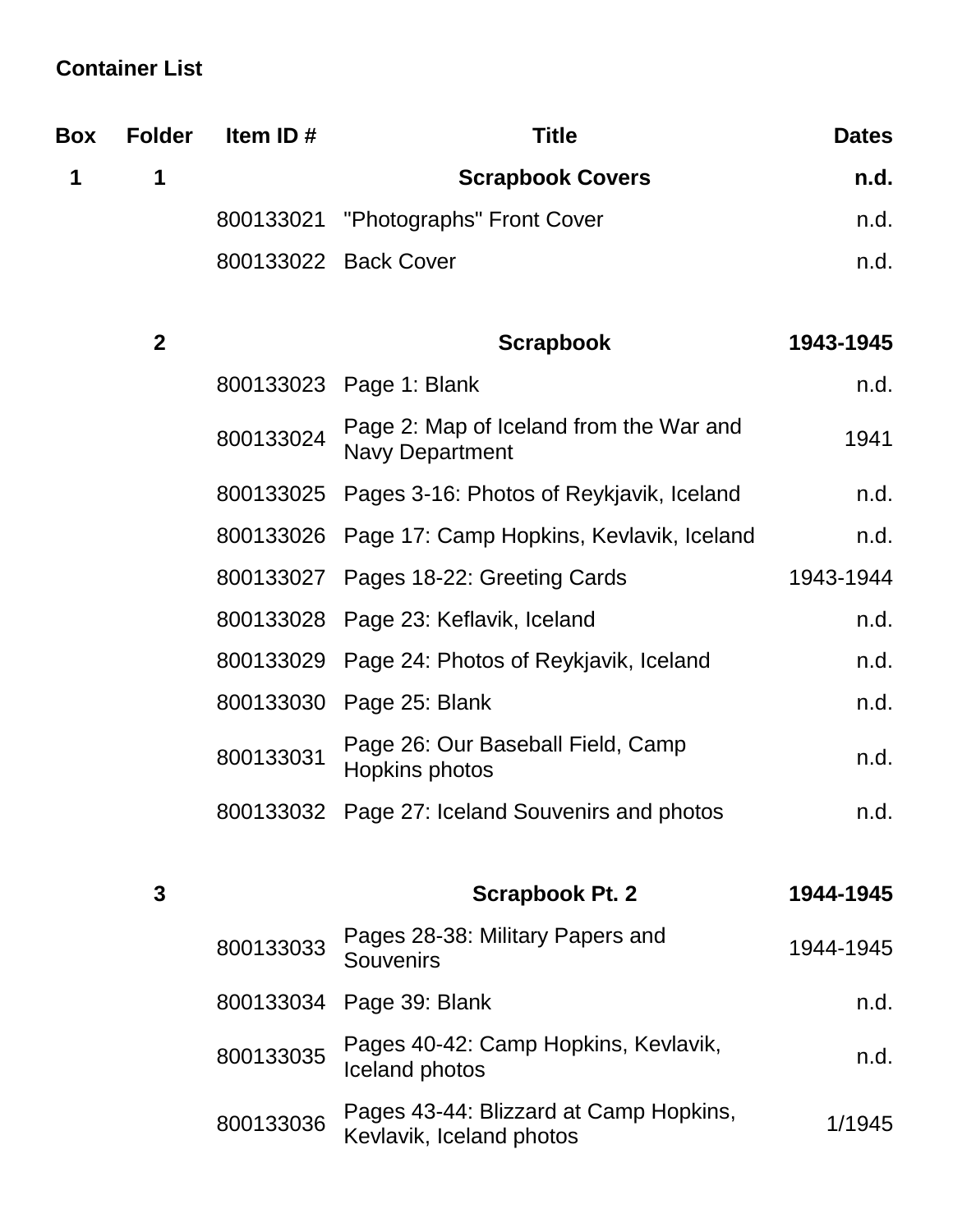|   | 800133037 | Page 45: Trip to Pingvellir, Iceland photos<br>and souvenirs               | n.d.                  |
|---|-----------|----------------------------------------------------------------------------|-----------------------|
|   | 800133038 | Pages 46-49: London, England souvenirs<br>and photos                       | 8/12/1945             |
|   | 800133039 | Page 50-54: Southampton, England<br>souvenirs and photos                   | 8/21/1945             |
|   | 800133040 | Page 55: Entering New York harbor on<br>Queen Elizabeth photos             | 8/31/1945             |
|   | 800133041 | Page 56: Blank                                                             | n.d.                  |
|   | 800133042 | Page 57-58: Landscape photographs and<br>souvenirs                         | n.d.                  |
|   | 800133043 | Page 59: News article from the Chicago<br>Daily Tribune                    | 8/31/1945             |
|   | 800133044 | Page 60: "50 Years of My Life"                                             | $1/1943 -$<br>11/1945 |
| 4 |           | <b>Miscellaneous Papers From Scrapbook</b>                                 | 1943-1985             |
|   |           |                                                                            |                       |
|   |           | 800133045 The White Falcon Newspaper                                       | 12/11/1943            |
|   | 800133046 | <b>Marion Neal Earles Is Killed In Action</b><br><b>Newspaper Clipping</b> | n.d.                  |
|   | 800133047 | Pepsi Label From Iceland                                                   | n.d.                  |
|   |           | 800133048 U.S. Army Iceland Menu for Thanksgiving                          | 1943                  |
|   | 800133049 | U.S. Army Iceland Menu for Christmas                                       | 1943                  |
|   | 800133050 | U.S. Army Transcript of Employment                                         | 1/20/1975             |
|   | 800133051 | Letter from William Ehrenwerth regarding<br>his military employment        | 12/10/1974            |
|   | 800133052 | Certificate of Memory from President<br>Reagan                             | 1/9/1985              |
|   | 800133053 | <b>Request for Statement of Earnings</b>                                   | n.d.                  |
|   | 800133054 | <b>Social Security Earnings</b>                                            | n.d.                  |